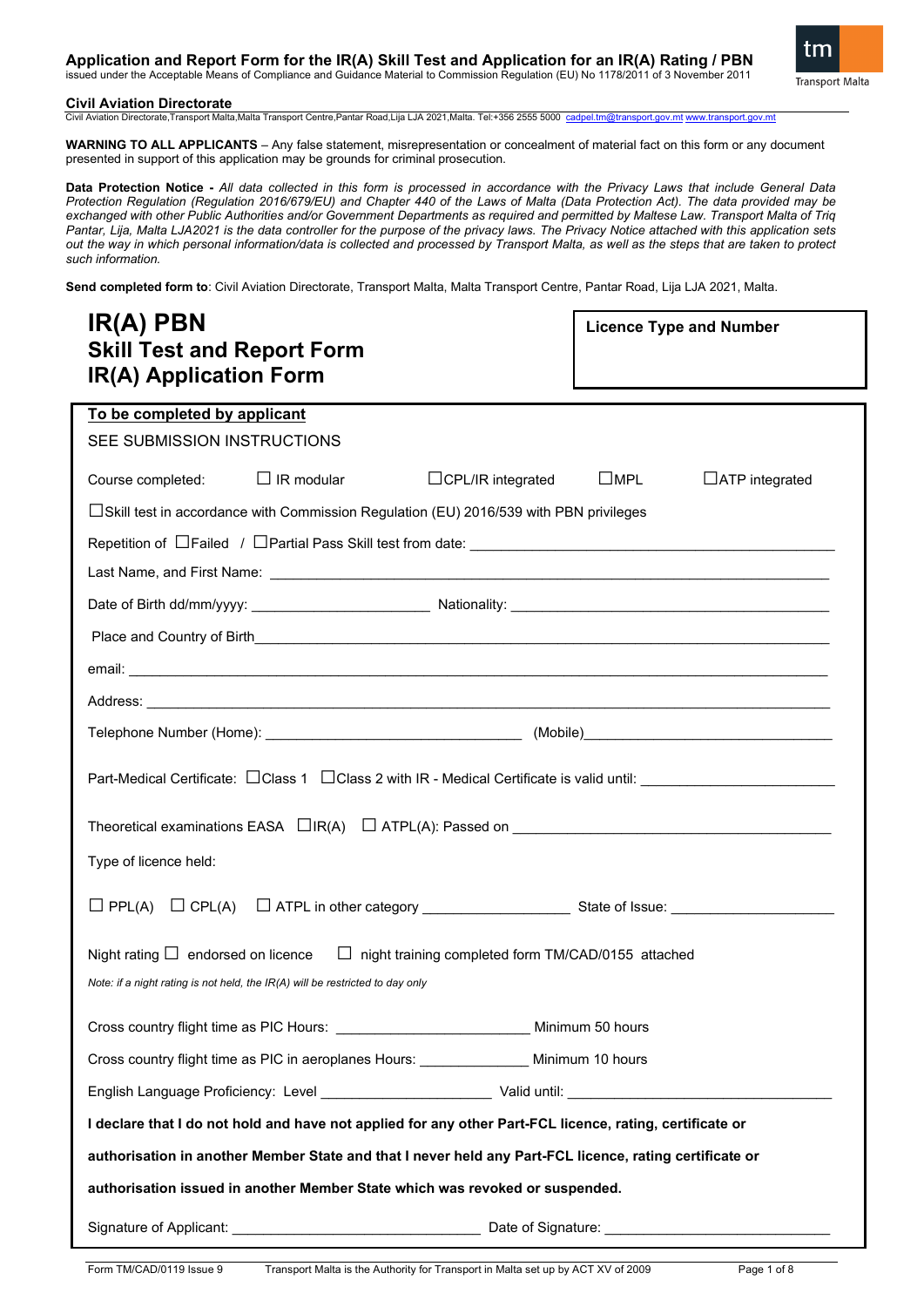Civil Aviation Directorate,Transport Malta,Malta Transport Centre ,Pantar Road ,Lija LJA 2021,Malta. Tel:+356 2555 5000 cadp

# **IR(A) PBN Modular Flight Instruction**

|  | <b>Licence Number</b> |
|--|-----------------------|
|--|-----------------------|

| To be Completed by ATO and signed by Head of Training                                                                                                                                                                                                                                 |                  |  |  |  |
|---------------------------------------------------------------------------------------------------------------------------------------------------------------------------------------------------------------------------------------------------------------------------------------|------------------|--|--|--|
|                                                                                                                                                                                                                                                                                       |                  |  |  |  |
|                                                                                                                                                                                                                                                                                       |                  |  |  |  |
|                                                                                                                                                                                                                                                                                       |                  |  |  |  |
| Before starting IR Modular course:                                                                                                                                                                                                                                                    |                  |  |  |  |
| Applicant must be the holder of a PPL(A) which includes the privileges to fly at night, if the IR(A) privileges will be used at<br>night, or a CPL(A) or an ATPL in another category.                                                                                                 |                  |  |  |  |
| Applicant for a ME IR course who does not hold a ME class or type rating before commencing the IR flight training must                                                                                                                                                                |                  |  |  |  |
| receive the multi-engine training in accordance with Subpart H prior to commencing the flight training for the IR and be in                                                                                                                                                           |                  |  |  |  |
| possession of the appropriate course completion certificate.                                                                                                                                                                                                                          |                  |  |  |  |
| Flight instruction for the SE IR(A)                                                                                                                                                                                                                                                   |                  |  |  |  |
| Instrument time under instruction at ATO Hours: ________________+ *Credit (if applicable) Hours _________ Minimum 50 hours                                                                                                                                                            |                  |  |  |  |
| of which instruction time in an FNPT I Hours: __________________________________ Maximum 20 hours<br>1)                                                                                                                                                                               |                  |  |  |  |
| of which instrument time in an FNPT II or FFS Hours: ___________________________Maximum 35 hours<br>2)<br>or                                                                                                                                                                          |                  |  |  |  |
| of which instrument time in an FNPT II or FSS Hours: _______________(Maximum 35 - FNPT I time in 3B)<br>3)<br>or                                                                                                                                                                      |                  |  |  |  |
| and hours: __________________ in an FNPT   Maximum 10 hours<br>3B)                                                                                                                                                                                                                    |                  |  |  |  |
|                                                                                                                                                                                                                                                                                       |                  |  |  |  |
| Flight instruction for the ME IR(A)                                                                                                                                                                                                                                                   |                  |  |  |  |
| Instrument time under instruction at ATO Hours: ______________+ *Credit (if applicable) Hours__________ Minimum 55 hours                                                                                                                                                              |                  |  |  |  |
| 4) of which instruction time in an FNPT I Hours: ________________________________Maximum 25 hours                                                                                                                                                                                     |                  |  |  |  |
| 5) of which instrument time in an FNPT II or FFS Hours:<br>or                                                                                                                                                                                                                         | Maximum 40 hours |  |  |  |
| 6) of which instrument time in an FNPT II or FSS Hours: (Maximum 40 - FNPT I time in 6B)<br>or                                                                                                                                                                                        |                  |  |  |  |
| 6B) and Hours: in an FNPT I Maximum 10 hours                                                                                                                                                                                                                                          |                  |  |  |  |
| Instrument instruction in a multi-engine aeroplane Hours: _________________________________ Minimum 15 hours                                                                                                                                                                          |                  |  |  |  |
| Credit:<br>The holder of a CPL(A) or of an IR(H) or a BIR or a BIFM Course completion certificate may have the total amount of training reduced by 10 hours.<br>The holder of an IR(H) may have the total amount of flight training for the SE IR(A) or ME IR(A) reduced to 10 hours. |                  |  |  |  |
| Flight instruction for holder of a SE IR(A) and a ME Class or type rating to ME IR(A)                                                                                                                                                                                                 |                  |  |  |  |
|                                                                                                                                                                                                                                                                                       |                  |  |  |  |
| of which instrument time in an FNPT II or FFS Hours: _________________________________ Maximum 3hours                                                                                                                                                                                 |                  |  |  |  |
| The ATO confirms that the applicant has completed the training required by the approved syllabus, and                                                                                                                                                                                 |                  |  |  |  |
| recommends the applicant for the IR(A) Skill test.                                                                                                                                                                                                                                    |                  |  |  |  |
|                                                                                                                                                                                                                                                                                       |                  |  |  |  |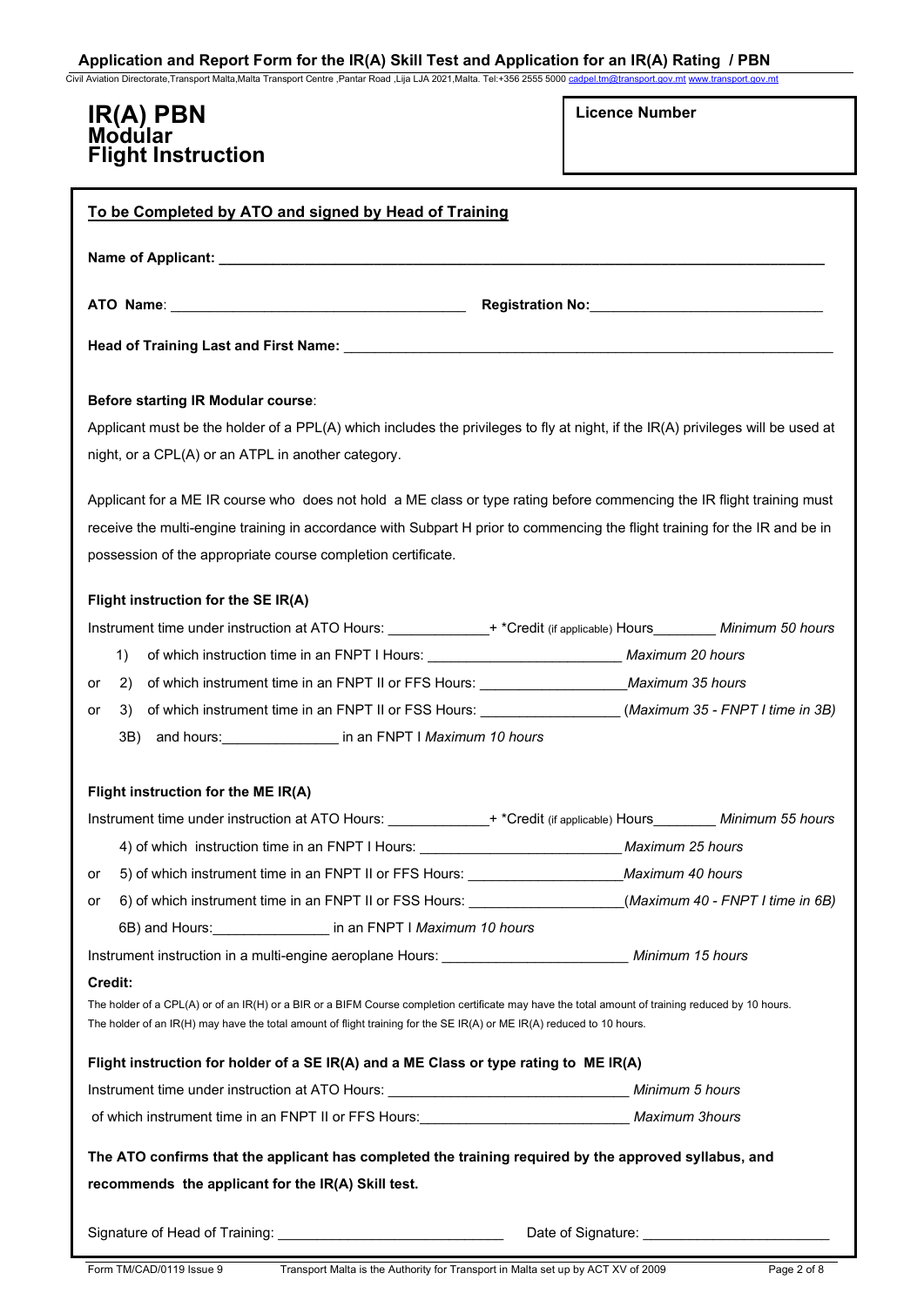Civil Aviation Directorate,Transport Malta,Malta Transport Centre ,Pantar Road ,Lija LJA 2021,Malta. Tel:+356 2555 5000 <u>[cadpel.tm@transport.gov.mt](mailto:cadpel.tm@transport.gov.mt) www.transport.gov.mt</u>

| $IR(A)$ Skill Test – Details of the Flight and<br><b>Result of the Test / PBN</b>                                                                                                                                                                                                                                                                                                                                                                           |                                               | <b>Licence Number</b>                                                                                                                                                                                                                                                                                                                                                                                                                                                                                                                                                                                                                                                                                                                                |
|-------------------------------------------------------------------------------------------------------------------------------------------------------------------------------------------------------------------------------------------------------------------------------------------------------------------------------------------------------------------------------------------------------------------------------------------------------------|-----------------------------------------------|------------------------------------------------------------------------------------------------------------------------------------------------------------------------------------------------------------------------------------------------------------------------------------------------------------------------------------------------------------------------------------------------------------------------------------------------------------------------------------------------------------------------------------------------------------------------------------------------------------------------------------------------------------------------------------------------------------------------------------------------------|
| To be Completed by the Examiner                                                                                                                                                                                                                                                                                                                                                                                                                             |                                               |                                                                                                                                                                                                                                                                                                                                                                                                                                                                                                                                                                                                                                                                                                                                                      |
| Details of Flight:                                                                                                                                                                                                                                                                                                                                                                                                                                          |                                               |                                                                                                                                                                                                                                                                                                                                                                                                                                                                                                                                                                                                                                                                                                                                                      |
|                                                                                                                                                                                                                                                                                                                                                                                                                                                             |                                               |                                                                                                                                                                                                                                                                                                                                                                                                                                                                                                                                                                                                                                                                                                                                                      |
|                                                                                                                                                                                                                                                                                                                                                                                                                                                             |                                               |                                                                                                                                                                                                                                                                                                                                                                                                                                                                                                                                                                                                                                                                                                                                                      |
|                                                                                                                                                                                                                                                                                                                                                                                                                                                             |                                               |                                                                                                                                                                                                                                                                                                                                                                                                                                                                                                                                                                                                                                                                                                                                                      |
|                                                                                                                                                                                                                                                                                                                                                                                                                                                             |                                               |                                                                                                                                                                                                                                                                                                                                                                                                                                                                                                                                                                                                                                                                                                                                                      |
|                                                                                                                                                                                                                                                                                                                                                                                                                                                             |                                               |                                                                                                                                                                                                                                                                                                                                                                                                                                                                                                                                                                                                                                                                                                                                                      |
| Result of the test:                                                                                                                                                                                                                                                                                                                                                                                                                                         | I have been informed of the test result.      |                                                                                                                                                                                                                                                                                                                                                                                                                                                                                                                                                                                                                                                                                                                                                      |
| $\Box$ PASS $\Box$ FAIL*<br>$\Box$ PARTIAL PASS*                                                                                                                                                                                                                                                                                                                                                                                                            |                                               |                                                                                                                                                                                                                                                                                                                                                                                                                                                                                                                                                                                                                                                                                                                                                      |
| *Examiner Remarks:                                                                                                                                                                                                                                                                                                                                                                                                                                          |                                               |                                                                                                                                                                                                                                                                                                                                                                                                                                                                                                                                                                                                                                                                                                                                                      |
| I have checked the applicant on the use the English language for:<br>(1) flight: R/T relevant to all phases of flight, including emergency situations.<br>(2) ground: all information relevant to the accomplishment of a flight:<br>(i) is able to read and demonstrated an understanding of technical manuals written in English;<br>(ii) pre-flight planning, weather information collection, NOTAMs, ATC flight plan, etc.;<br>English.<br>preparation. |                                               | (iii) use of all aeronautical en-route, departure and approach charts and associated documents written in<br>(3) communication: is able to communicate with other crew members in English during all phases of flight, including flight                                                                                                                                                                                                                                                                                                                                                                                                                                                                                                              |
| The applicant is:                                                                                                                                                                                                                                                                                                                                                                                                                                           | $\Box$ Able to use English for these purposes | $\Box$ Not able to use English for these purposes                                                                                                                                                                                                                                                                                                                                                                                                                                                                                                                                                                                                                                                                                                    |
|                                                                                                                                                                                                                                                                                                                                                                                                                                                             |                                               | I hereby declare that I have established communication with the applicant without language barriers. I made the applicant<br>aware of the consequences of providing incomplete, inaccurate or false information. I verified that the applicant complies<br>with the qualification, training and experience requirements in Part-FCL. I confirm that all required manoeuvres and<br>exercises have been completed, as well as the verbal theoretical examination, where applicable and in compliance with<br>the provision of FCL.1005, FCL.1015(c) and FCL.1030. I also declare that I have reviewed and applied the national<br>procedures and requirements of the applicant's competent authority contained in version (insert document version as |
|                                                                                                                                                                                                                                                                                                                                                                                                                                                             |                                               |                                                                                                                                                                                                                                                                                                                                                                                                                                                                                                                                                                                                                                                                                                                                                      |
|                                                                                                                                                                                                                                                                                                                                                                                                                                                             |                                               |                                                                                                                                                                                                                                                                                                                                                                                                                                                                                                                                                                                                                                                                                                                                                      |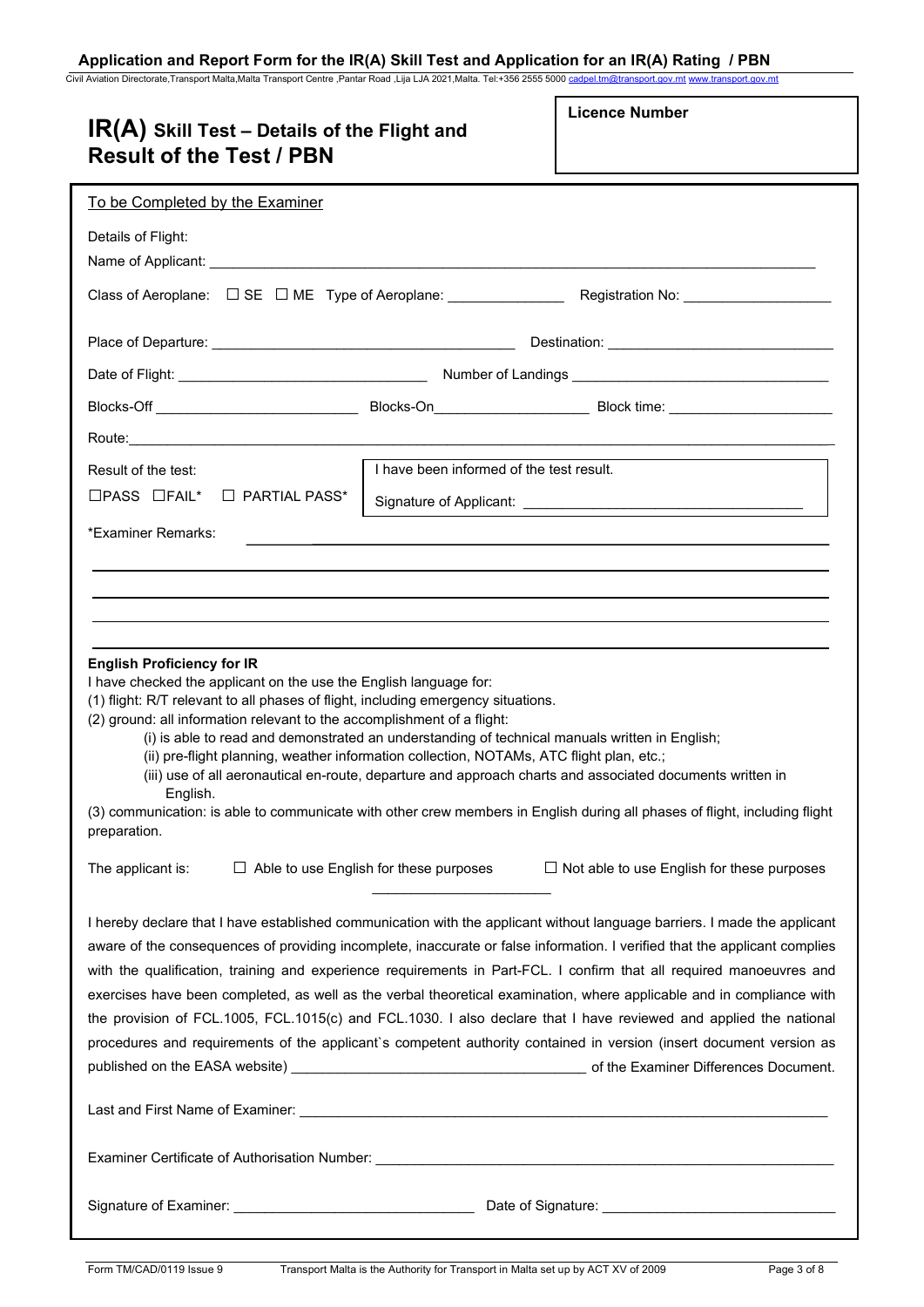|              | Civil Aviation Directorate, Transport Malta, Malta Transport Centre , Pantar Road , Lija LJA 2021, Malta. Tel:+356 2555 5000 cadpel.tm@transport.gov.mt www.transport.gov.mt                     |      |                                          |                           |  |
|--------------|--------------------------------------------------------------------------------------------------------------------------------------------------------------------------------------------------|------|------------------------------------------|---------------------------|--|
|              | IR(A) PBN<br>Applicant's Full Name and Licence No:<br><b>Skill Test and Report Form</b>                                                                                                          |      |                                          |                           |  |
|              | Use of checklist, airmanship, anti-icing / de-icing procedures, etc. applies in all sections                                                                                                     |      | 1 Attempt                                | 2                         |  |
|              | <b>SECTION 1 - PRE-FLIGHT OPERATIONS AND DEPARTURE</b>                                                                                                                                           |      | Examiner's<br>Initials when<br>completed | <b>Date</b><br>dd/mm/yyyy |  |
|              |                                                                                                                                                                                                  | PASS | <b>FAIL</b>                              |                           |  |
| a            | Use of flight manual (or equivalent) especially a/c performance calculation, mass and balance                                                                                                    |      |                                          |                           |  |
| b            | Use of Air Traffic Services document, weather document                                                                                                                                           |      |                                          |                           |  |
| с            | Preparation of ATC flight plan, IFR flight plan/log                                                                                                                                              |      |                                          |                           |  |
| d            | Identification of the required navaids for departure, arrival and approach procedures                                                                                                            |      |                                          |                           |  |
| е<br>f       | Pre-flight inspection<br><b>Weather Minima</b>                                                                                                                                                   |      |                                          |                           |  |
| g            | Taxiing                                                                                                                                                                                          |      |                                          |                           |  |
|              | PBN departure (if applicable):                                                                                                                                                                   |      |                                          |                           |  |
| h            | - Check that the correct procedure has been loaded in the navigation system; and<br>- Cross-check between the navigation system display and the departure chart.                                 |      |                                          |                           |  |
| $\mathbf{I}$ | Pre-take-off briefing, Take-off                                                                                                                                                                  |      |                                          |                           |  |
| $i^{o}$      | Transition to instrument flight                                                                                                                                                                  |      |                                          |                           |  |
| k(°)         | Instrument departure procedures, including PBN departures, and altimeter setting                                                                                                                 |      |                                          |                           |  |
| I(°)         | ATC liaison - compliance, R/T procedures                                                                                                                                                         |      |                                          |                           |  |
|              | <b>SECTION 2 - GENERAL HANDLING (°)</b>                                                                                                                                                          |      |                                          |                           |  |
| a            | Control of the aeroplane by reference solely to instruments, including: level flight at various speeds, trim                                                                                     |      |                                          |                           |  |
| b            | Climbing and descending turns with sustained Rate 1 turn                                                                                                                                         |      |                                          |                           |  |
| с            | Recoveries from unusual attitudes, including sustained 45° bank turns and steep descending turns                                                                                                 |      |                                          |                           |  |
| $d*$         | Recovery from approach to stall in level flight, climbing/descending turns and in landing configuration                                                                                          |      |                                          |                           |  |
| е            | Limited panel: stabilised climb or descent, level turns at Rate 1 onto given headings, recovery from<br>unusual attitudes                                                                        |      |                                          |                           |  |
|              | SECTION 3 - EN-ROUTE IFR ROCEDURES (°)                                                                                                                                                           |      |                                          |                           |  |
| а            | Tracking, including interception, e.g. NDB, VOR, or track between waypoints                                                                                                                      |      |                                          |                           |  |
| b            | Use of navigation system and radio aids                                                                                                                                                          |      |                                          |                           |  |
| с<br>d       | Level flight, control of heading, altitude and airspeed, power setting, trim technique<br>Altimeter settings                                                                                     |      |                                          |                           |  |
| е            | Timing and revision of ETAs (en-route hold, if required)                                                                                                                                         |      |                                          |                           |  |
| f            | Monitoring of flight progress, flight log, fuel usage, systems' management                                                                                                                       |      |                                          |                           |  |
| g            | Ice protection procedures, simulated if necessary                                                                                                                                                |      |                                          |                           |  |
| h            | ATC liaison - compliance, R/T procedures                                                                                                                                                         |      |                                          |                           |  |
|              | <b>SECTION 3a - ARRIVAL PROCEDURES</b>                                                                                                                                                           |      |                                          |                           |  |
| a            | Setting and checking of navigational aids, and identification of facilities, if applicable                                                                                                       |      |                                          |                           |  |
| b            | Arrival procedures, altimeter checks                                                                                                                                                             |      |                                          |                           |  |
| с            | Altitude and speed constraints, if applicable                                                                                                                                                    |      |                                          |                           |  |
| d            | PBN departure (if applicable):<br>- Check that the correct procedure has been loaded in the navigation system; and<br>- Cross-check between the navigation system display and the arrival chart. |      |                                          |                           |  |
|              | SECTION 4 (°) - 3D OPERATIONS (**)                                                                                                                                                               |      |                                          |                           |  |
|              | Setting and checking of navigational aids                                                                                                                                                        |      |                                          |                           |  |
|              | Check Vertical Path angle                                                                                                                                                                        |      |                                          |                           |  |
| a            | For RNP APCH:<br>- Check that the correct procedure has been loaded in the navigation system; and                                                                                                |      |                                          |                           |  |
|              | - Cross-check between the navigation system display and the approach chart.                                                                                                                      |      |                                          |                           |  |
| b            | Approach and landing briefing, including descent/approach/landing checks, including identification of<br>facilities                                                                              |      |                                          |                           |  |
| $c(+)$       | Holding procedure                                                                                                                                                                                |      |                                          |                           |  |
| d            | Compliance with published approach procedure                                                                                                                                                     |      |                                          |                           |  |
| е            | Approach timing                                                                                                                                                                                  |      |                                          |                           |  |
| f            | Altitude, speed heading control (stabilised approach)                                                                                                                                            |      |                                          |                           |  |
| $g^{(+)}$    | Go-around action                                                                                                                                                                                 |      |                                          |                           |  |
| $h+$         | Missed approach procedure/landing                                                                                                                                                                |      |                                          |                           |  |
|              | ATC liaison - compliance, R/T procedures                                                                                                                                                         |      |                                          |                           |  |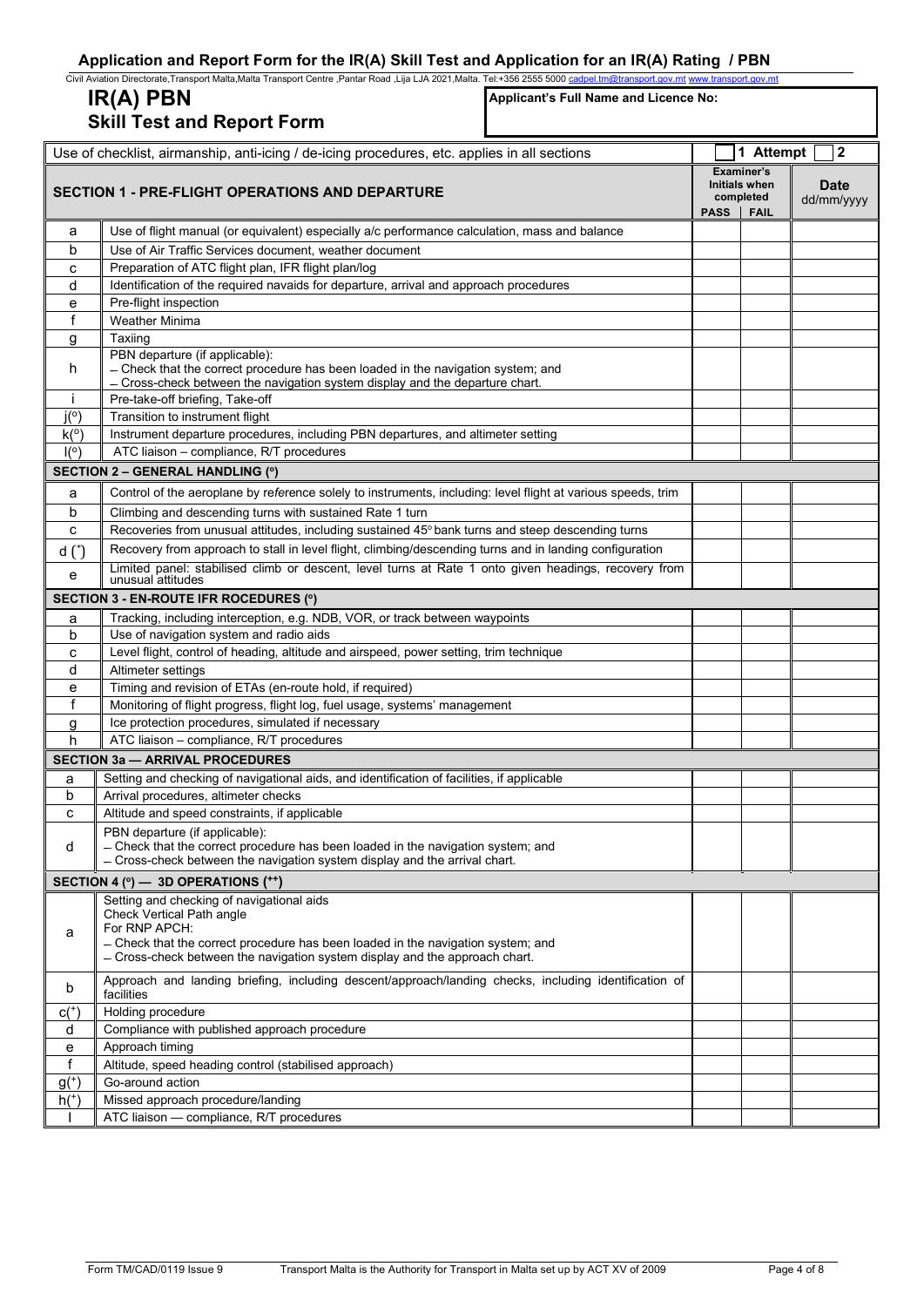Civil Aviation Directorate,Transport Malta,Malta Transport Centre ,Pantar Road ,Lija LJA 2021,Malta. Tel:+356 2555 5000 cadpel

|             | SECTION 5 $(°)$ — 2D OPERATIONS $($ <sup>++</sup> )                                                                                                                                                                                                                                                                                                                           | Examiner's<br><b>Initials when</b><br>completed | <b>Date</b><br>dd/mm/yyyy |
|-------------|-------------------------------------------------------------------------------------------------------------------------------------------------------------------------------------------------------------------------------------------------------------------------------------------------------------------------------------------------------------------------------|-------------------------------------------------|---------------------------|
| a           | Setting and checking of navigational aids, identification of facilities<br>For RNP APCH:<br>- Check that the correct procedure has been loaded in the navigation system; and<br>- Cross-check between the navigation system display and the approach chart.                                                                                                                   |                                                 |                           |
| b           | Approach and landing briefing, including descent/approach/landing checks, including identification of<br>facilities                                                                                                                                                                                                                                                           |                                                 |                           |
| $c(+)$      | Holding procedure                                                                                                                                                                                                                                                                                                                                                             |                                                 |                           |
| d           | Compliance with published approach procedure                                                                                                                                                                                                                                                                                                                                  |                                                 |                           |
| e           | Approach timing                                                                                                                                                                                                                                                                                                                                                               |                                                 |                           |
| $\mathsf f$ | Altitude/Distance to MAPT, speed, heading control (stabilised approach), Step Down Fixes (SDF(s)), if<br>applicable                                                                                                                                                                                                                                                           |                                                 |                           |
| $g^{(+)}$   | Go-around action                                                                                                                                                                                                                                                                                                                                                              |                                                 |                           |
| $h+$        | Missed approach procedure/landing                                                                                                                                                                                                                                                                                                                                             |                                                 |                           |
|             | ATC liaison: compliance, R/T procedures                                                                                                                                                                                                                                                                                                                                       |                                                 |                           |
|             | SECTION 6 – FLIGHT WITH ONE ENGINE INOPERATIVE (multi-engine aeroplanes only) (°)                                                                                                                                                                                                                                                                                             |                                                 |                           |
| A           | Simulated engine failure after take-off or on go-around                                                                                                                                                                                                                                                                                                                       |                                                 |                           |
| B           | Approach, go-around and procedural missed approach with one engine inoperative                                                                                                                                                                                                                                                                                                |                                                 |                           |
| C           | Approach and landing with one engine inoperative                                                                                                                                                                                                                                                                                                                              |                                                 |                           |
| D           | ATC liaison - compliance, R/T procedures                                                                                                                                                                                                                                                                                                                                      |                                                 |                           |
|             | (°) Must be performed by sole reference to instruments.<br>May be performed in an FFS, FTD 2/3 or FNPT II.<br>) May be performed in either section 4 or section 5.<br>(**) To establish PBN privileges, one approach in either Section 4 or Section 5 shall be an RNP APCH.<br>Where an RNP APCH is not practicable, it shall be performed in an appropriately equipped FSTD. |                                                 |                           |

### **BIR and IR skill test**

1. Applicants shall have received instruction on the same class or type of aircraft to be used in the test which shall be appropriately equipped for the training and testing purposes

2. An applicant shall pass all the relevant sections of the skill test. If any item in a section is failed, that section is failed. Failure in more than one section will require the applicant to take the entire test again. An applicant failing only one section shall only repeat the failed section. Failure in any section of the retest, including those sections that have been passed on a previous attempt, will require the applicant to take the entire test again. All relevant sections of the skill test shall be completed within 6 months. Failure to achieve a pass in all relevant sections of the test in two attempts will require further training.

3. Further training may be required following a failed skill test. There is no limit to the number of skill tests that may be attempted.

### CONDUCT OF THE TEST

4. The test is intended to simulate a practical flight. The route to be flown shall be chosen by the examiner. An essential element is the ability of the applicant to plan and conduct the flight from routine briefing material. The applicant shall undertake the flight planning and shall ensure that all equipment and documentation for the execution of the flight are on board. The duration of the flight shall be at least 1 hour.

5. Should the applicant choose to terminate a skill test for reasons considered inadequate by the examiner, the applicant shall retake the entire skill test. If the test is terminated for reasons considered adequate by the examiner, only those sections not completed shall be tested in a further flight.

6. At the discretion of the examiner, any manoeuvre or procedure of the test may be repeated once by the applicant. The examiner may stop the test at any stage if it is considered that the applicant's demonstration of flying skill requires a complete retest.

7. An applicant shall fly the aircraft from a position where the PIC functions can be performed and to carry out the test as if there is no other crew member. The examiner shall take no part in the operation of the aircraft, except when intervention is necessary in the interests of safety or to avoid unacceptable delay to other traffic. Responsibility for the flight shall be allocated in accordance with national regulations.

8. Decision heights/altitude, minimum descent heights/altitudes and missed approach point shall be determined by the applicant and agreed by the examiner.

9. Applicants shall indicate to the examiner the checks and duties carried out, including the identification of radio facilities. Checks shall be completed in accordance with the authorised checklist for the aircraft on which the test is being taken. During pre-flight preparation for the test applicants shall determine power settings and speeds. The applicants shall calculate performance data for take-off, approach and landing in compliance with the operations manual or flight manual for the aircraft used.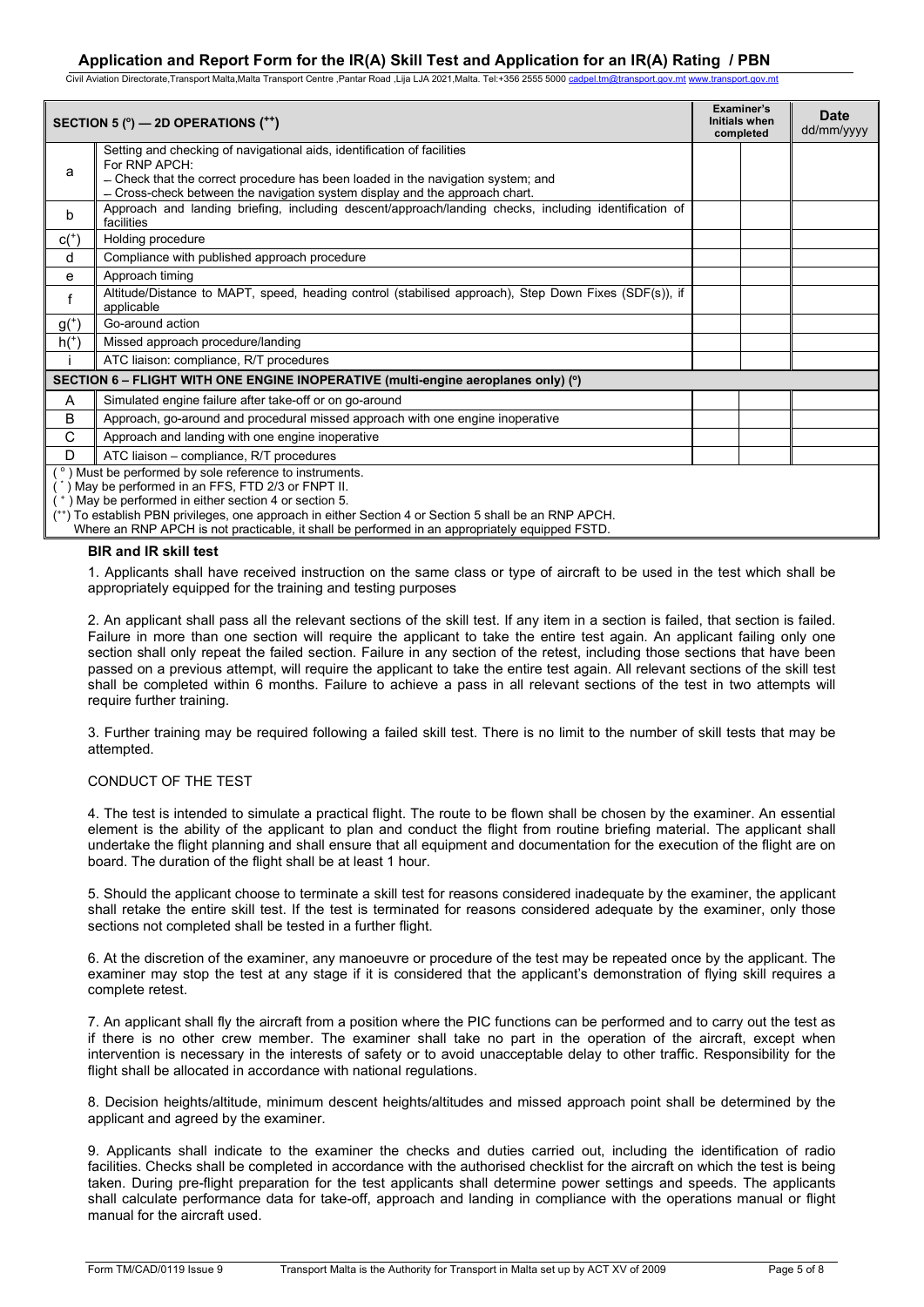Civil Aviation Directorate,Transport Malta,Malta Transport Centre ,Pantar Road ,Lija LJA 2021,Malta. Tel:+356 2555 5000 cadpel.t FLIGHT TEST TOLERANCES

The applicant shall demonstrate the ability to:

- operate the aircraft within its limitations;
- complete all manoeuvres with smoothness and accuracy;<br>• exercise good iudgment and airmanship:
- exercise good judgment and airmanship;<br>• apply aeronautical knowledge: and
- apply aeronautical knowledge; and<br>• maintain control of the aircraft at a
- maintain control of the aircraft at all times in such a manner that the successful outcome of a procedure or manoeuvre is never seriously in doubt.

The following limits shall apply, corrected to make allowance for turbulent conditions and the handling qualities and performance of the aircraft used:

| Height  | Generally                               | $±100$ feet              | <b>Tracking</b> |                                                                                   | on radio aids                                                                                                                                                                   | $± 5^\circ$                                                                         |                                                   |  |  |
|---------|-----------------------------------------|--------------------------|-----------------|-----------------------------------------------------------------------------------|---------------------------------------------------------------------------------------------------------------------------------------------------------------------------------|-------------------------------------------------------------------------------------|---------------------------------------------------|--|--|
|         | Starting a go-around at decision height | $+50$ feet/ $-0$ feet    |                 |                                                                                   | Half scale deflection, azimuth and glide                                                                                                                                        |                                                                                     |                                                   |  |  |
|         | Minimum descent height/MAP/altitude     | $+50$ feet/ $-0$ feet    |                 |                                                                                   | For angular deviations                                                                                                                                                          | path (e.g. LPV, ILS, MLS, GLS)                                                      |                                                   |  |  |
| Heading | all engines operating                   | $± 5^\circ$              |                 |                                                                                   |                                                                                                                                                                                 | cross-track error/deviation shall normally<br>be limited to $\pm$ 1/2 the RNP value |                                                   |  |  |
|         | with simulated engine failure           | $± 10^{\circ}$           |                 | 2D (LNAV) and 3D<br>(LNAV/VNAV) "linear"<br>lateral deviations                    | associated with the procedure. Brief<br>deviations from this standard up to a                                                                                                   |                                                                                     |                                                   |  |  |
| Speed   | all engines operating                   | $±5$ knots               |                 |                                                                                   |                                                                                                                                                                                 |                                                                                     | maximum of 1 time the RNP value are<br>allowable. |  |  |
|         | with simulated engine failure           | +10 knots/<br>$-5$ knots |                 | 3D linear vertical<br>deviations (e.g. RNP<br>APCH (LNAV/VNAV)<br>using BaroVNAV) | not more than - 75 feet below the<br>vertical profile at any time, and not more<br>than +75 feet above the vertical profile<br>at or below 1,000 feet above aerodrome<br>level. |                                                                                     |                                                   |  |  |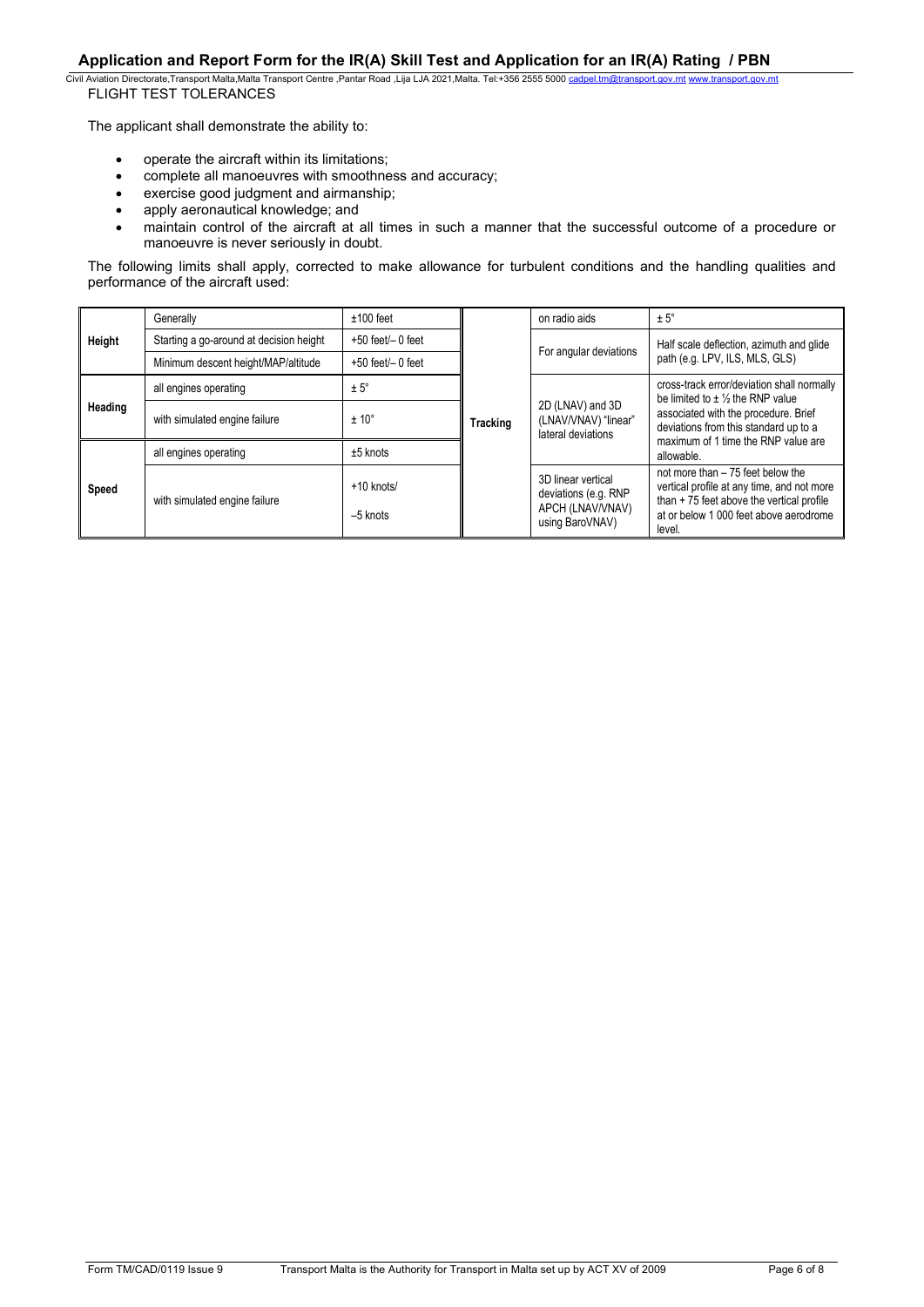Civil Aviation Directorate,Transport Malta,Malta Transport Centre ,Pantar Road ,Lija LJA 2021,Malta. Tel:+356 2555 5000 cadp

# **Submission Instructions**

| <b>Documents required:</b> |  |
|----------------------------|--|
|                            |  |

|     | Documents required:                                                                                                                                                                           | Use Only       |
|-----|-----------------------------------------------------------------------------------------------------------------------------------------------------------------------------------------------|----------------|
| 1.  | A copy of the Malta ID Card (both sides) or Passport [Original has to be presented<br>before licence is collected / Not required if the applicant already holds a Malta<br>Part-FCL licence]. | $^{\circledR}$ |
| 2.  | A copy of the Medical Certificate [Original has to be presented before licence is collected]                                                                                                  | $^{\circledR}$ |
| 3.  | Log Book – All flight instruction must be signed by the instructor                                                                                                                            | $\circledS$    |
| 4.  | A copy of the IR (A)/ATPL (A) Theoretical Knowledge Examination Results [If not<br>issued by Transport Malta original has to be presented before licence is collected.]                       | $\bigcirc$     |
| 5.  | A copy of the helicopter licence if credit is given.                                                                                                                                          | $\circledS$    |
| 6.  | Copy of ATO Approval Certificate if not issued by Transport Malta                                                                                                                             | $^{\circledR}$ |
| 7.  | Copy of Examiner Certificate if not issued by Transport Malta                                                                                                                                 | $\circledcirc$ |
| 8.  | Copy of Language Proficiency Certificate issued by Transport Malta                                                                                                                            | $^{\circledR}$ |
| 9.  | <b>Course Completion Certificate</b>                                                                                                                                                          | $\circledcirc$ |
| 10. | Copy of Basic Instrument Flight Module Certificate (if applicable)                                                                                                                            | ⑩              |
|     |                                                                                                                                                                                               |                |

# **It is important to send all the documents to avoid a delay in the issue of the rating.**

**Fee**: The applicable fee in the Malta Air Navigation Order / Scheme of Charges on the Transport Malta website has to be submitted with the application.

**Designation:** Before conducting a skill tests, the applicant or ATO have to nominate an examiner in accordance to PEL Notice 49.

Queries: If you need additional information send an email to cadpel.tm@transport.gov.mt

Attention: Personnel Licensing Section, Transport Malta Civil Aviation Directorate - giving your contact telephone number.

Send completed form to: **Transport Malta- Civil Aviation Directorate, Malta Transport Centre, Pantar Road, Lija LJA 2021, Malta.**

**Office**